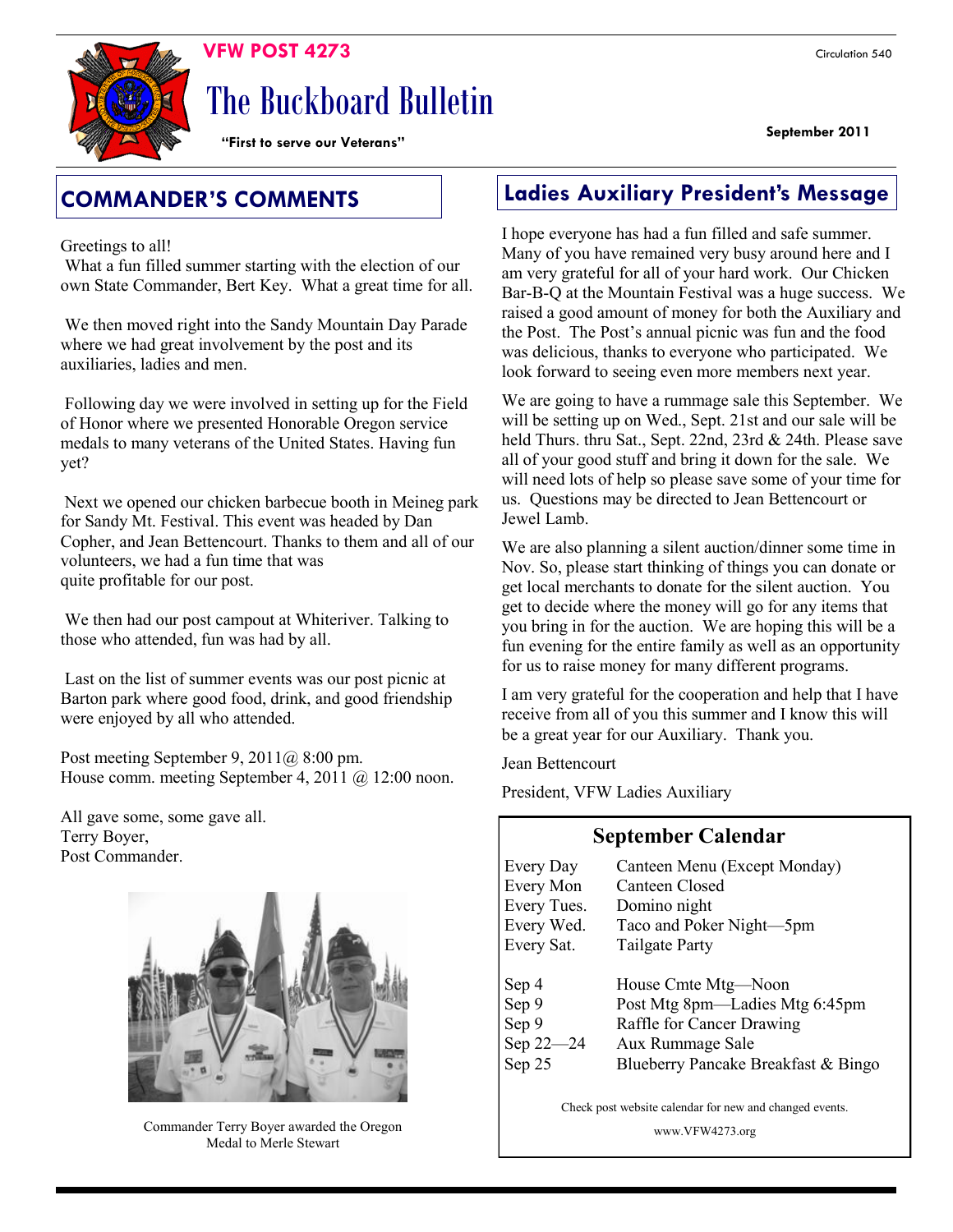### **QM's Corner**

Hello college football fans. Come join us in the Canteen every Sat. for a "Tailgate Party" We will provide: food, special prices for featured drinks, football pools and the large screen TV. Invite a friend and come join us every Sat. during the college football season. Have fun and enjoy the games. Yours In Comradeship, Bill

> Post Web Site [www.vfw4273.org](http://www.vfw4273.org/)

#### **From Your Editor**

Newsletter articles are due Sep. 20 for the Oct. Newsletter.

Contact your editor at:

**[admin@vfw4273.org](mailto:admin@vfw4273.org)**

### **The Post Chaplain**

#### **Melissa Samels 503 668 4849**

Our thoughts and prayers are with Nick Charbois, as he recovers from injury at Mount Hood Legacy hospital. We pray he will have a speedy and complete recovery.

Chuck Lutz is at home and recovering from his surgery. He is doing well.

After along stay in a hospital, David Stockner is now at home. Due to his mental toughness and determination he is making great progress in his recovery.

Please keep all of our members in your prayers, and offer comfort to those in need.

May God comfort all while their sick and guide them back to good health.

#### **2012 AUXILIARY MEMEBERSHIP**

Dues reminder notices were put in the mail to all annual Ladies Auxiliary members on July 7, 2011. Please pay your 2012 dues as soon as possible. Send your \$20.00 annual dues to

> Sandy Ladies Auxiliary #4273 PO Box 1262, Sandy, OR 97055

If you are interested in becoming a Life Member please call Jackie Key, Membership Chair at 503 668-8418. Payment plans are available for the first time this year. Help you're Auxiliary attain 100%. Send your dues in now!

### **The Auxiliary Chaplain Judy Gascon 503 668 3748**

Laura Baron is home now after several months at Cascadia. Her foot has healed, but she is having trouble with her knees, so walking is still a problem and she is still using a wheelchair.

Millie Lenz lost her sister, June Hamilton. The funeral was held at Rose City on August 14.

Joyce Reed's grandson died in his sleep from a brain aneurysm. Our deepest sympathies to Joyce and her family.

La Velle Stadey's husband had an emergency health issue and was sent to Providence Hospital. His is home now and doing better. La Velle is a new member and is our commander, Terry Boyer's, sister.

Jan Johnson just returned home from the hospital. She had pneumonia and we wish her a speedy recovery.





**Matthew Kubitz Taxidermist** 

13160 SE Bobby Bruce Lane Boring, OR 97009 503.819.0591 503.663.1020 matthewkubitz@yahoo.com www.benchlegtaxidermy.com

### Post Officers Ladies Auxiliary Officers M

| Commander             |  |  |
|-----------------------|--|--|
| Senior Vice Commander |  |  |
| Junior Vice Commander |  |  |
| Chaplain              |  |  |
| Quartermaster         |  |  |
| Judge Advocate        |  |  |
| Adjutant              |  |  |
| Surgeon               |  |  |

Terry Boyer Merle Stewart Glenn Yeager Melissa Samels Bill Miller John Lamb Dan Copher

President Jean Bettencourt Sr. Vice President Dora Fitzpatrick Jr. Vice President Jennell Mitchell Treasurer Jackie Key Chaplain Judy Gascon Secretary Debra Glenzer Guard Jewell Lamb Conductress Dora Fitzpatrick

|  | len's Auxiliary Officers |
|--|--------------------------|
|  |                          |

| President:     | Dan Vaughn     |
|----------------|----------------|
| Vice President | Matt Haider    |
| Secretary      | Gregg Redford  |
| Treasurer      | <b>Bob Dun</b> |
| Sgt At Arms    | Wayne Keller   |
|                |                |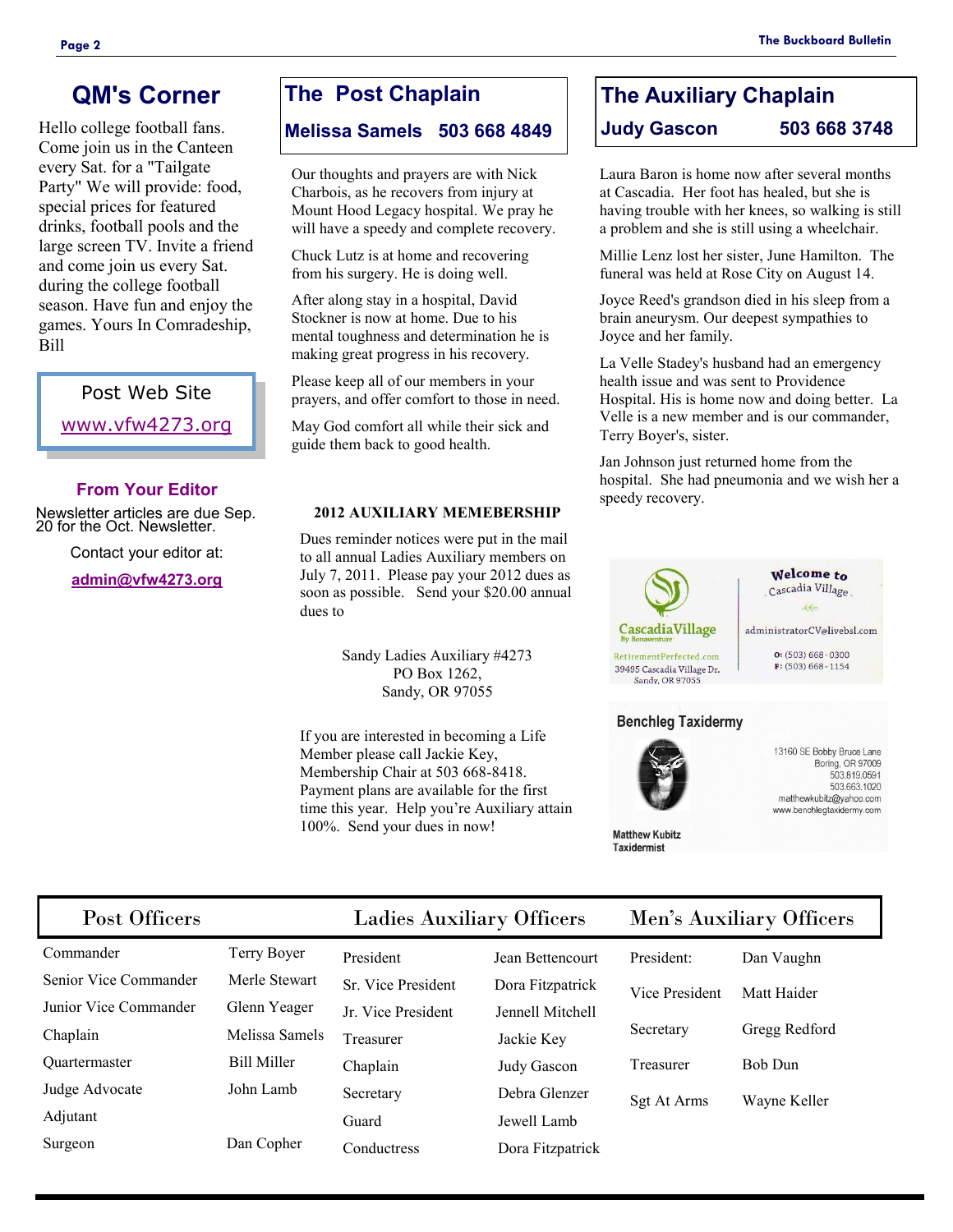### **Post Membership Renewal**

You should be receiving a card from National regarding your annual renewal dues for 2012. They are due by the end of December, which is fast approaching. You may also come in to the post canteen and pay by cash, check, or credit card. If you pay annually, please make your checks payable to VFW Post 4273 in the amount of \$26.00. You may send your payment to VFW 4273 P.O. Box 404 in Sandy, OR 97055. Your membership dues will support the VFW's mission to serve and represent our veterans at the local, state, and national level.

The VFW appreciates your service and so do patriotic businesses across the country. As a VFW member, you and your family get discount pricing on valuable merchandise and services.

A VFW MEMBERSHIP GIVES YOU SAVINGS ON:

- . 10% off at Home Depot and Lowes
- . SAT/ACT COLLEGE TEST PREPARATION
- . HOTEL-MOTEL LODGING AND CAR RENTAL
- . FINANCIAL SERVICES
- . CELL PHONE SERVICE AND COMPUTERS
- . HEALTH CARE SERVICES
- . DIGNITY MEMORIAL SERVICES
- . VFW SPONSORED INSURANCE PROGRAMS
- . VETERAN EMPLOYMENT ASSISTANCE
- . HAIRCUTS

These are just some of the services we offer you as a way of saying " THANK YOU" for all you do to protect our freedoms.

MERLE STEWART SR. Vice



17475 Beers Avenue Sandy Oregon Next door to VFW Post

### **Cancer Aid & Research**

BOY OH BOY here it is almost fall and time to get back to work on our programs. I hope everyone had a great summer even though it was late.

 First, I have a wonderful RAFFLE FOR CANCER to be drawn September 9th. I have a Quilt & Table Runner made by our new President Jean Bettencourt, there is a Margarita Basket, a Garden Cart full of goodies, also a Coffee Basket donated by my granddaughter Heather Audas. If you haven't got your tickets yet stop in at V.F.W. and get yours. Tickets are \$1.00 each or 6 for \$5.00.

 Then, on Sunday September 25th we will be having our Blueberry Pancake Breakfast & Bingo for Cancer. Breakfast is \$5.00, Bingo is .50 a card, per game. Please come have a wonderful breakfast, play some bingo meet old friends, make some new ones, and help us raise money for cancer.

September is Prostate and Ovarian Cancer, Leukemia and Lymphoma Awareness Month:

The chance of getting prostate cancer goes up as a man gets older. Most prostate cancers are found in men over the age of 65. Having one or more close relatives with prostate cancer also increases a man's risk of having prostate cancer. Starting at age 50, talk to your doctor about the pros and cons of testing so you can decide if getting tested is the right choice for you. If you decide to be tested, you should have the PSA blood test with or without a rectal exam. How often you are tested will depend on your PSA level.

Ovarian cancer is the fifth most common cancer in women. It causes more deaths than do all other cancers of the female reproductive system combined. Your risk of ovarian cancer increases with age, peaking in your early 70s. your chances of surviving ovarian cancer are better if the cancer is found early. The signs and symptoms of ovarian cancer tend to mimic those of other conditions, including digestive and urinary disorders. The key is if they're persistent or worsening. Common warning signs include: Abdominal or pelvic pressure, discomfort or pain.-Persistent indigestion, gas or nausea.-Feeling full even after a light meal.- Unexplained changes in bowel habits, including diarrhea or constipation.- Abdominal swelling or bloating, which can cause your clothing to feel tighter.- Changes in bladder habits, including a frequent or urgent need to urinate.- Loss of appetite.- Unexplained weight loss or gain, especially in the abdominal area.- Pain during intercourse. See your doctor if you have persistent signs or symptoms for two weeks or more.

Everyone please get your check-ups and take good care of yourselves!!!

I LOVE YOU ALL

VORIECE, CANCER CHAIRMAN